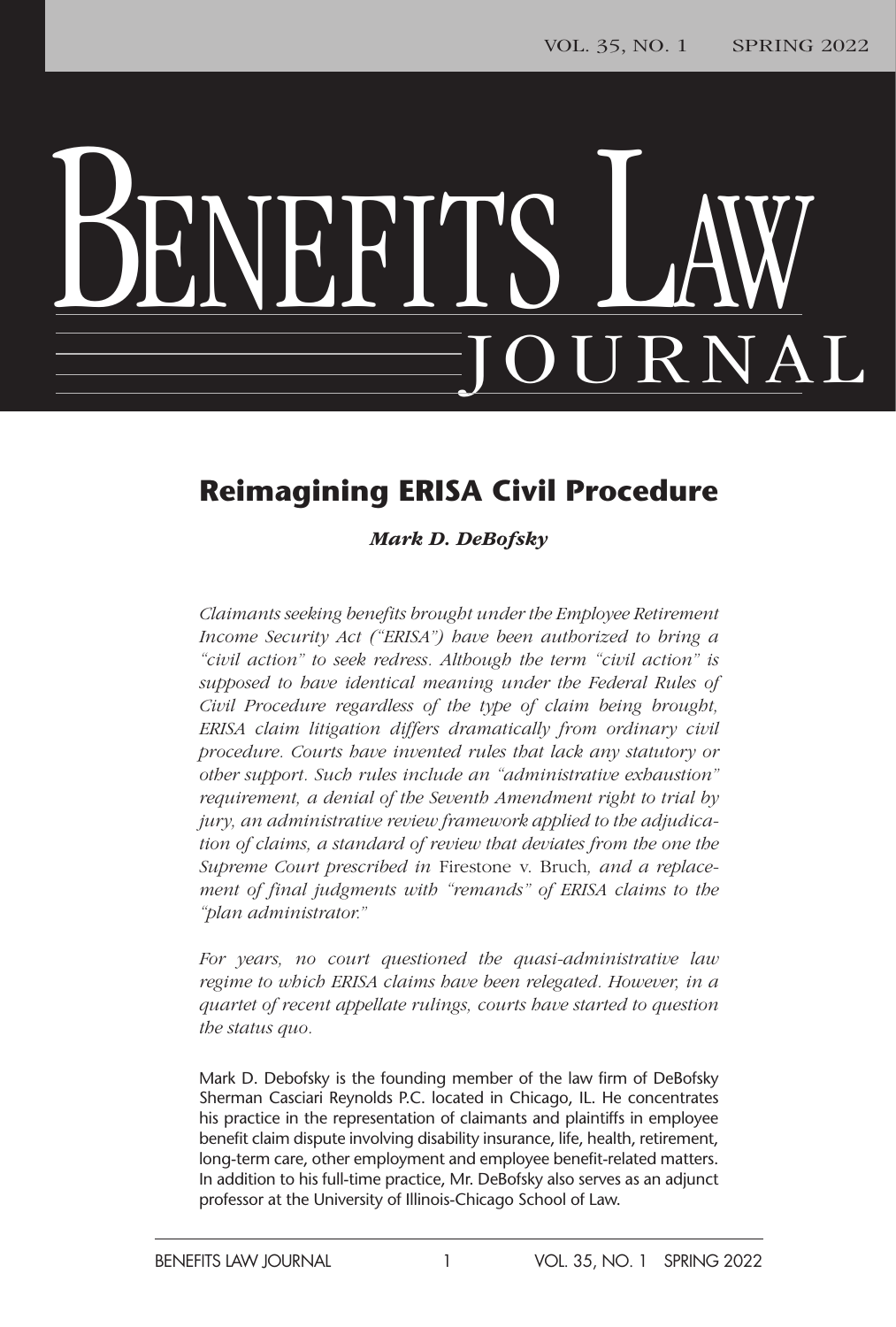*This article begins with a discussion of how ERISA cases came to differ from other civil actions and then analyzes the cases that have begun to address these issues. The article concludes with a prediction as to the future course of ERISA litigation.*

Everything you think you know about ERISA civil procedure is probably wrong. Although ERISA  $\S$  502(a)(1)(B)<sup>1</sup> authorizes claimants seeking benefits to bring a "civil action" to recover benefits, ERISA civil actions are conducted in a dramatically different manner from other civil actions heard in federal court. For example, a prerequisite to filing an ERISA benefit lawsuit is exhaustion of administrative remedies. In addition, claimants seeking benefits are not permitted jury trials or even trials for that matter, with the exception of the U.S. Court of Appeals for the Seventh Circuit<sup>2</sup> since ERISA cases are generally adjudicated under a sui generis form of administrative review. The standard of court review for cases heard deferentially has been transformed from an abuse of discretion standard into an arbitrary and capricious standard, which has placed a burden on claimants to prove that a claim decision was not only wrong, but essentially irrational. And finally, even if the claimant succeeds in convincing a court that a claim was wrongly decided, rather than receiving an award of benefits, the matter is usually remanded to the party that denied the claim initially for a redo.

All of the foregoing has become established doctrine in ERISA claims adjudication without any thought given to why these practices are permitted or why ERISA cases are adjudicated differently than other civil actions. More than 30 years since the U.S. Supreme Court issued *Firestone*,<sup>3</sup> the case that launched the current regime, courts are finally beginning to reassess how we got here and whether there is any justification for the current status quo.

The following discussion will recap how the transformation of the ERISA case from an ordinary civil action to a quasi-administrative review proceeding came about, then will discuss the recent cases that have begun to question current litigation procedures, and will conclude with a preview as to what may be coming next.

#### HOW DID WE GET HERE?

There is only one provision of ERISA that enumerates potential claims and causes of action that may be brought seeking benefits claimed to be owed. Section  $502(a)(1)(B)$  of ERISA states:

(a) Persons empowered to bring a civil action A civil action may be brought –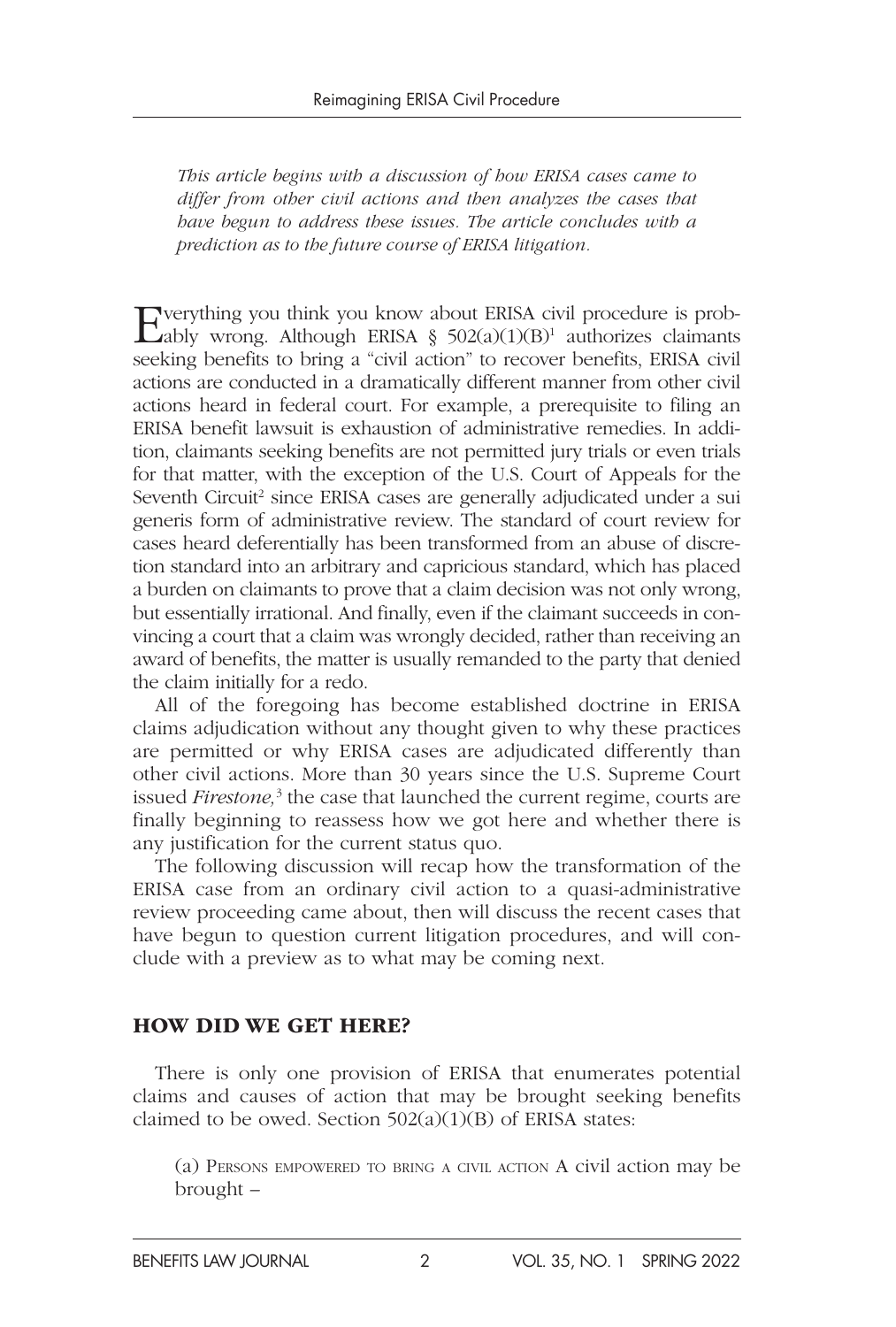(1) by a participant or beneficiary –

(B) to recover benefits due to him under the terms of his plan, to enforce his rights under the terms of the plan, or to clarify his rights to future benefits under the terms of the plan.

Reading that provision, the first question that arises is what is a "civil action"? Rule 2 of the Federal Rules of Civil Procedure, states, "There is one form of action – the civil action."4 In addition, Rule 1 states that the Rules apply to "all civil actions and proceedings in the United States district courts, except as stated in Rule 81."5 Moreover, ERISA's legislative history explained that ERISA actions "are to be regarded as arising under the laws of the United States in similar fashion to those brought under section 301 of the Labor-Management Relations Act of 1947."6 Section 301 actions are viewed as plenary in nature and even encompass jury trials, according to *Chauffeurs, Teamsters & Helpers, Local No. 391 v. Terry*. 7

The Supreme Court has also clarified the meaning of the term civil action with respect to the type of proceeding that a court is to conduct. In *United States v. First City National Bank,*<sup>8</sup> which dealt with the Bank Merger Act of 1966,<sup>9</sup> the Court held that despite the statute's use of the word "review," that did not connote a record review proceeding but meant instead that courts are to conduct a plenary review; i.e., hold a trial.

The Supreme Court next took up the meaning of the term "civil action" in *Chandler v. Roudebush*, 10 which was a case brought under amendments to Title VII of the Civil Rights Act of 196411 that expanded the scope of the law to protect federal workers who were originally not covered.12 Although it was clear that private litigants enjoyed the right to a trial in a discrimination lawsuit, the Supreme Court was called upon to resolve a circuit split as to whether discrimination claims brought by federal employees were administrative proceedings. The Court determined the use of the term civil action in the statute meant that aggrieved claimants were entitled to a trial, pointing out that "nothing in the legislative history indicates that the federal-sector 'civil action' was to have this chameleon-like character, providing fragmentary de novo consideration of discrimination claims where 'appropriate,' and otherwise providing record review."13 The Court further elaborated:

In most instances, of course, where Congress intends review to be confined to the administrative record, it so indicates, either expressly or by use of a term like "substantial evidence," which has "become a term of art to describe the basis on which an administrative record is to be judged by a reviewing court."14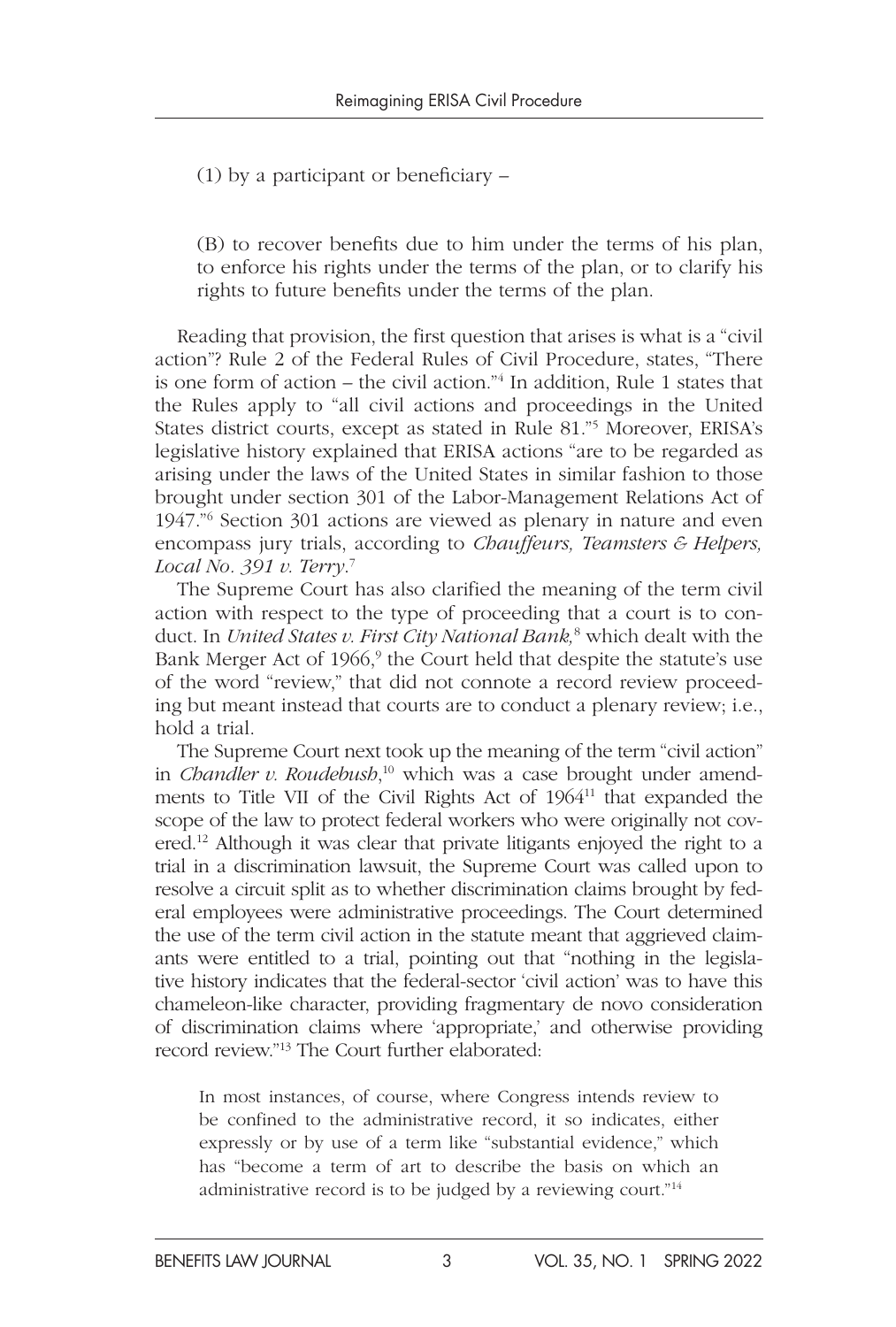Maintaining consistency, in *Kappos v. Hyatt*, 15 the Supreme Court ruled that a provision of the Patent Act permitting individuals whose patent applications have been denied to challenge the denial by bringing a civil action in federal district court against the Director of the Patent and Trademark Office ("PTO")<sup>16</sup> created a right to trial rather than an administrative review proceeding. The Court observed that "§ 145 neither imposes unique evidentiary limits in district court proceedings nor establishes a heightened standard of review for factual findings by the PTO."17 The Court further determined that district courts lacked the authority to remand such matters to the PTO; instead, district courts are to consider new evidence to allow the court to render a final judgment.

Viewed within the context of these Supreme Court rulings, it is difficult to understand how ERISA litigation has been transformed into an administrative review regime. Taking a lead from the Supreme Court's analysis, the word "review" is nowhere to be found in the ERISA statute. Nor is the term "substantial evidence" used in the law's wording. Finally, the ERISA statute is silent as to the applicable standard of review as the Supreme Court noted in *Firestone* before pronouncing the default standard to be de novo, but then holding the review standard could be transformed into a deferential standard if the benefit plan says so.

#### SO, WHAT HAPPENED?

In addition to *Firestone,* several other cases (although none from the Supreme Court) slowly transformed ERISA proceedings from the typical norm of other civil actions. One obvious explanation for how ERISA cases became quasi-administrative law cases is the statute's use of the term "administrator" in the definitional provisions of ERISA.18 The use of the word "administrator" allowed other administrative law terminology, such as "administrative record," to creep into use in ERISA cases. Another way in which ERISA litigation went in its own direction was the adoption of an administrative exhaustion doctrine, which is derived from Section 503 of ERISA,<sup>19</sup> which mandates a "full and fair review" of a claim denial. That provision was read by the U.S. Court of Appeals for the Ninth Circuit in *Amato v. Bernard*<sup>20</sup> as a mandate for an exhaustion requirement; and other courts quickly followed suit.

*Firestone* was truly the inflection point, though. Shortly after the Supreme Court issued that ruling, the U.S. Court of Appeals for the Sixth Circuit, in *Perry v. Simplicity Engineering*, 21 found that ERISA benefit adjudications were to be "based on the record before the administrator."22 The court justified its conclusion by pronouncing: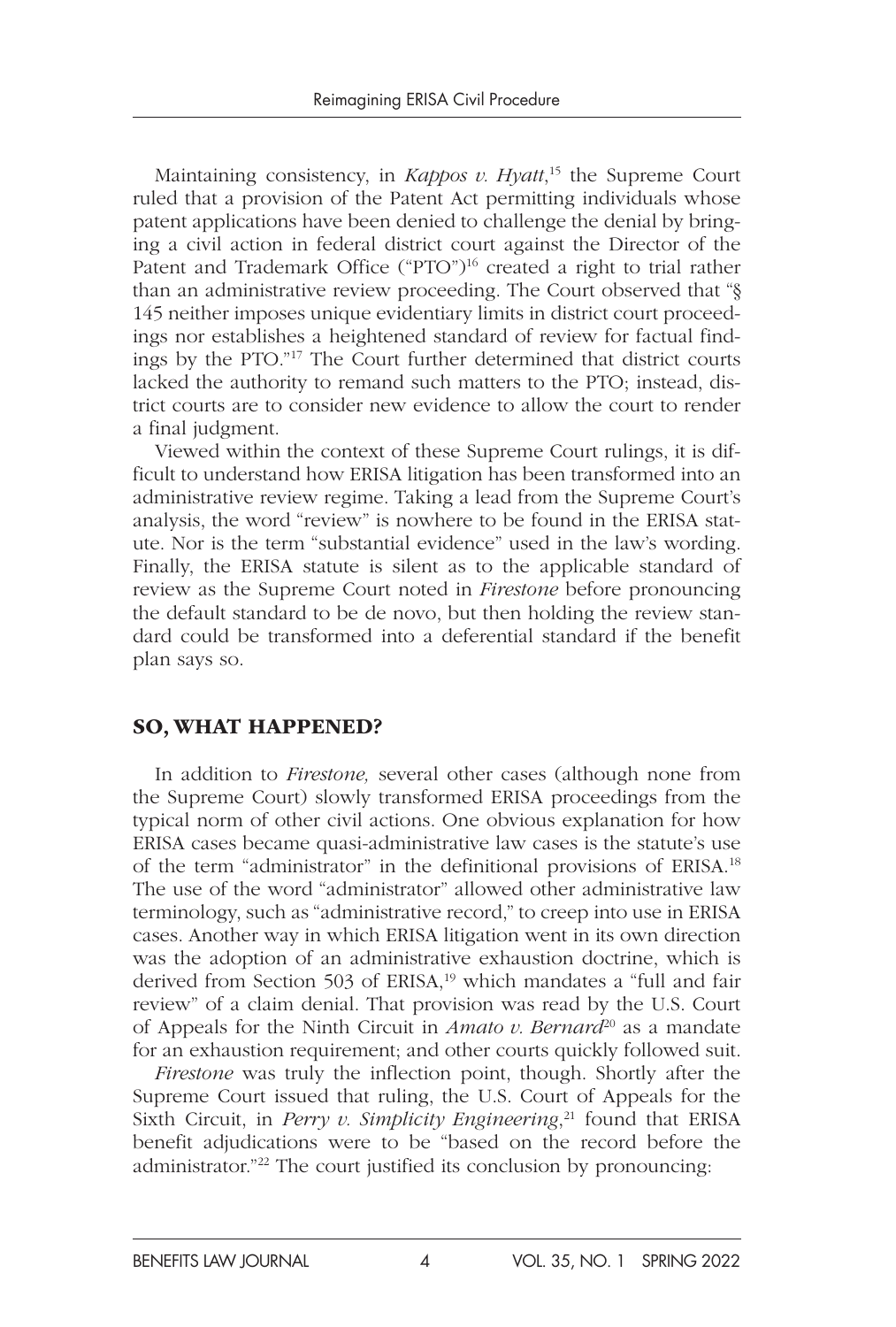In the ERISA context, the role of the reviewing federal court is to determine whether the administrator or fiduciary made a correct decision, applying a de novo standard. Nothing in the legislative history suggests that Congress intended that federal district courts would function as substitute plan administrators, a role they would inevitably assume if they received and considered evidence not presented to administrators concerning an employee's entitlement to benefits. Such a procedure would frustrate the goal of prompt resolution of claims by the fiduciary under the ERISA scheme.<sup>23</sup>

It did not take long thereafter for the Seventh Circuit to conclude in *Perlman v. Swiss Bank Corp.*24 that "deferential review of an administrative decision means review on the administrative record."25 Neither conclusion by either court cited any precedent or other authority; and the Seventh Circuit may have cast doubt on its own finding by later ruling that under the de novo standard courts are to hold trials if the evidence is disputed, explaining:

For what *Firestone* requires is not "review" of any kind. . . . The Court repeatedly wrote that litigation under ERISA by plan participants seeking benefits should be conducted just like contract litigation, for the plan and any insurance policy are contracts. $26$ 

The Seventh Circuit stands alone on that position, though. Other circuits adhere to the proposition that even under the de novo standard, courts are to conduct a record review.<sup>27</sup> When courts view their function as limited to reviewing a record, it is no surprise that jury trials are not permitted.

It was also inevitable that courts applying an administrative law paradigm to ERISA litigation would deem it appropriate to "remand" disputes as they do in administrative proceedings. Courts have come to consider remands routines, although no court has ever provided the authority or named the precedent that would justify the practice of "remanding" cases to private litigants. Indeed, neither in the ERISA statute nor in its legislative history is there any language permitting remands, in contrast to the statute governing judicial review of Social Security benefit disputes where remands are authorized in two situations – where there is a lack of substantial evidence supporting the administrative determination or to consider new and material evidence that could not have been presented earlier.<sup>28</sup> Remands are generally permitted for administrative adjudications due to separation of powers concerns according to *SEC v. Chenery Corp.*29 However, the ERISA law provides for the filing of a civil action, not a complaint for administrative review governed by the Administrative Procedure Act.<sup>30</sup>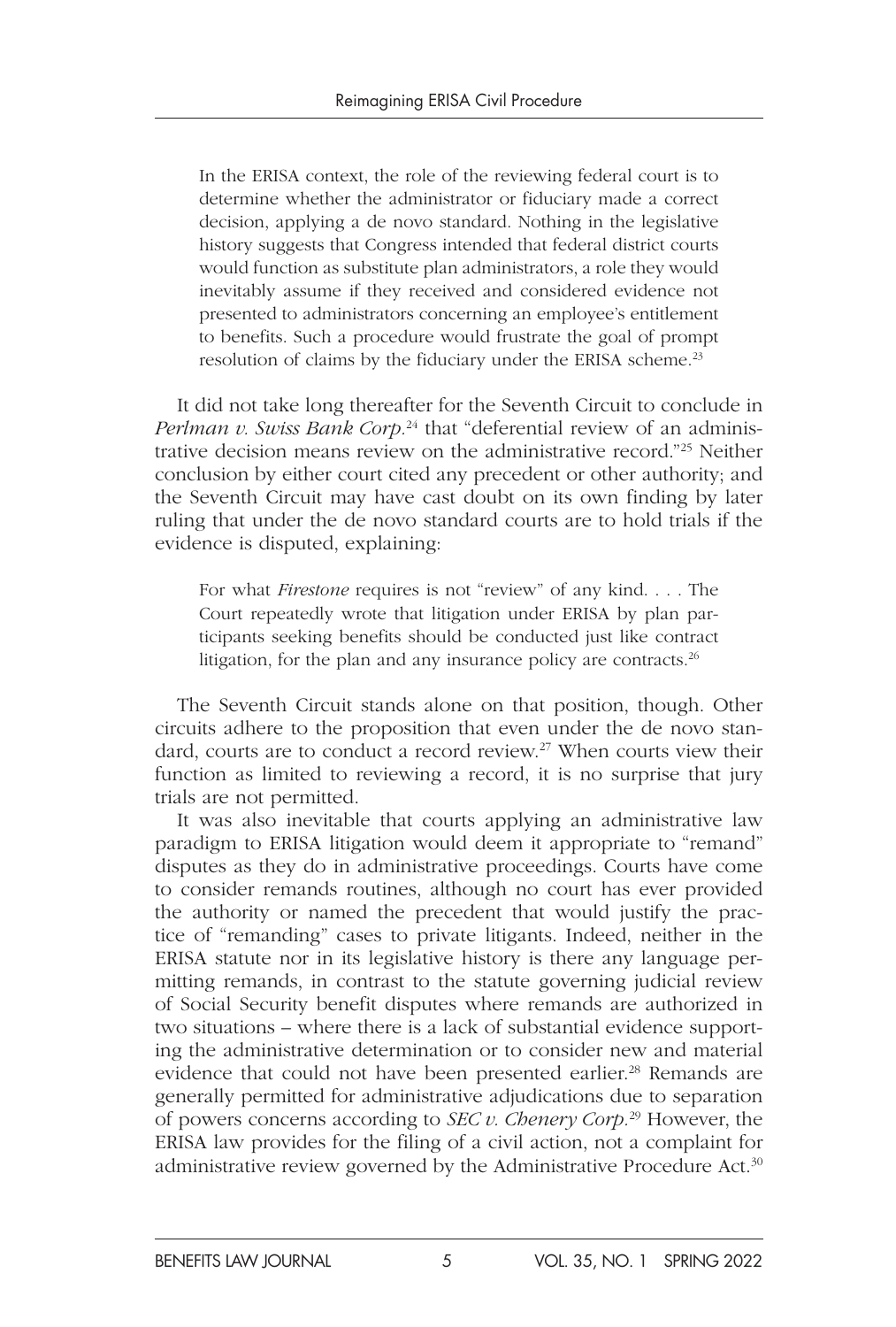What makes the practice of remanding ERISA cases even more confounding is that nearly every court that has considered the issue has found remands to be non-final and thus non-appealable orders.<sup>31</sup> Since Article III of the U.S. Constitution requires federal courts to issue final, conclusive judgments, it is puzzling that until very recently no court had questioned the practice of remands, especially since there is no other context in which a federal court remands a dispute to a private party.

Finally, there is one additional situation where federal courts have deviated from civil procedure norms. In *Firestone,* the standard of review the Supreme Court cited as applicable if there is a reservation of discretion is the "abuse of discretion" standard.32 The Court cited the Restatement (Second) of Trusts § 187, which looks to the following factors to determine whether an abuse of discretion has occurred –

(1) the extent of the discretion conferred upon the trustee by the terms of the trust; (2) the purposes of the trust; (3) the nature of the power; (4) the existence or non-existence, the definiteness or indefiniteness, of an external standard by which the reasonableness of the trustee's conduct can be judged; (5) the motives of the trustee in exercising or refraining from exercising the power; (6) the existence or nonexistence of an interest in the trustee conflicting with that of the beneficiaries.

Although the abuse of discretion standard was the only review standard mentioned by the Supreme Court, most federal courts apply an "arbitrary and capricious" standard of review, which the Seventh Circuit explained as follows:

The "arbitrary or capricious" standard calls for less searching inquiry than the "substantial evidence" standard that applies to Social Security disability cases. Although it is an overstatement to say that a decision is not arbitrary or capricious whenever a court can review the reasons stated for the decision without a loud guffaw, it is not much of an overstatement. The arbitrary or capricious standard is the least demanding form of judicial review of administrative action.33

The Seventh Circuit later tempered that explanation of the standard of review somewhat to explain that it "should not be understood as requiring a plaintiff to show that only a person who had lost complete touch with reality would have denied benefits."<sup>34</sup> Instead, the focus should be on "procedural regularity, substantive merit, and faithful execution of fiduciary duties."<sup>35</sup> How courts transitioned from an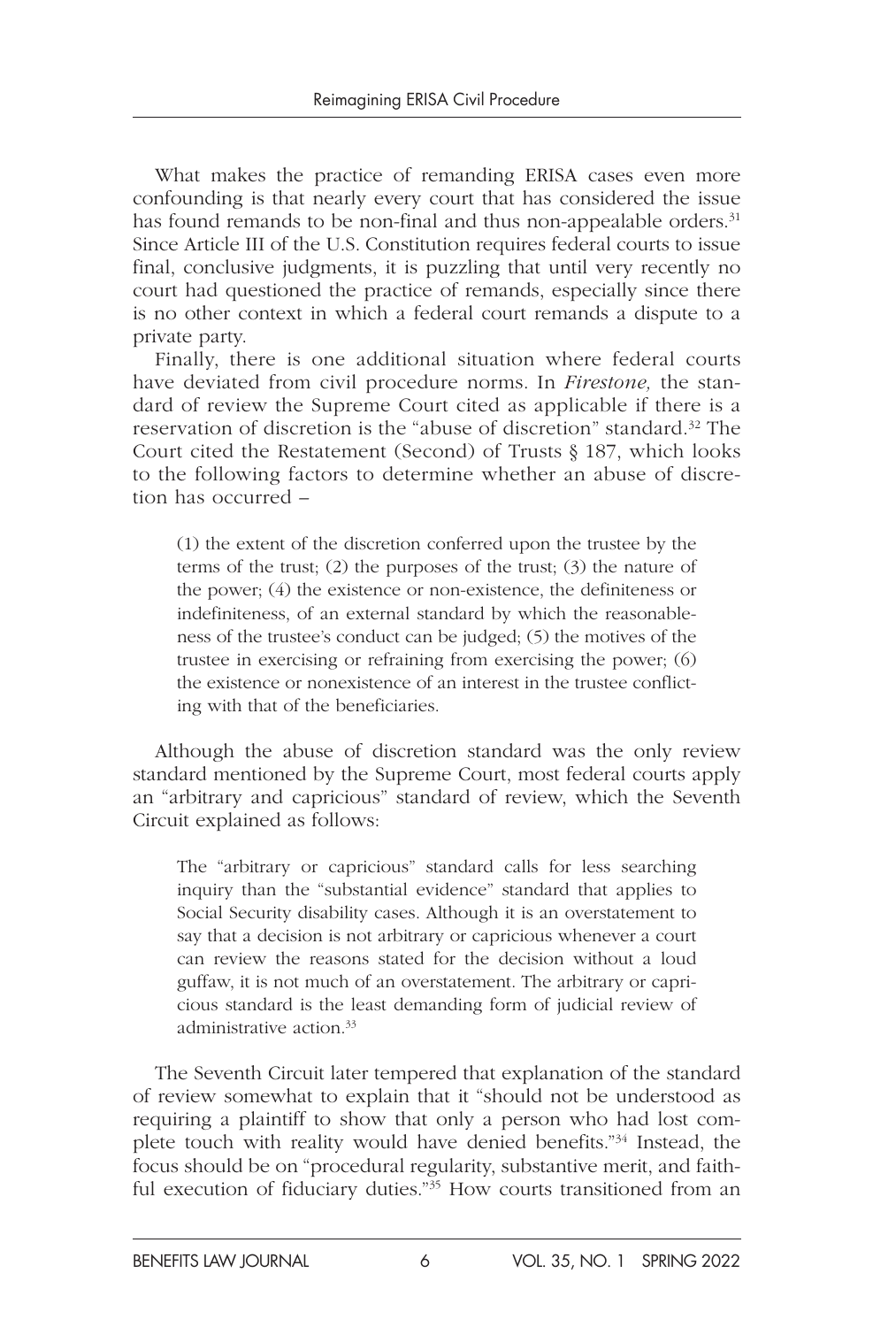abuse of discretion to an arbitrary and capricious standard of review has never been explained, though.

#### RECENT CASES QUESTIONING THE CIVIL PROCEDURE REGIME USED IN ERISA CASES

As noted above, the Supreme Court has never addressed any of the issues discussed in the previous section. Nor have any courts of appeals. Concerns have been raised for years about the deviance between ordinary federal civil procedure and ERISA civil procedure,<sup>36</sup> but have gained little attention. Until recently.

#### *Wallace v. Oakwood Healthcare, Inc.* 37

The basis for administrative exhaustion of ERISA claim as a prerequisite to suing for benefits was openly questioned in a concurring opinion authored by U.S. Circuit Judge Amul Thapar of the Sixth Circuit in the *Wallace v. Oakwood* case. The case was a garden variety disability benefit claim involving a registered nurse, Cheryl Wallace, who had been denied benefits after she became unable to work due to an illness she contracted while traveling to Belize.

Judge Thapar's discussion of the exhaustion issue in his concurrence is what makes this case remarkable. He began by observing:

It is troubling to have no better reason for a rule of law than that the courts made it up for policy reasons. Yet that seems to be the case with ERISA's exhaustion requirement. Federal courts should reconsider when – or even whether – it's legitimate to apply this judge-made doctrine.<sup>38</sup>

Judge Thapar was concerned about the absence of any statutory authority for the exhaustion doctrine and pointed out that under the Constitution's separation of powers provisions, Congress, not the judiciary, has the power to "prescribe[] the rules by which the duties and rights of every citizen are to be regulated."39 While he acknowledged that parties may enter into contracts that regulate their rights and obligations, as to legislatively created claims and causes of action, Judge Thapar maintained: "But when courts stray from the texts of these laws or the terms of these contracts, they wield power that is not rightly theirs."

Consequently, the usurpation of Congress' role by the courts with respect to an exhaustion requirement was disturbing to Judge Thapar, who remarked: "It's hard to square these principles with the ERISA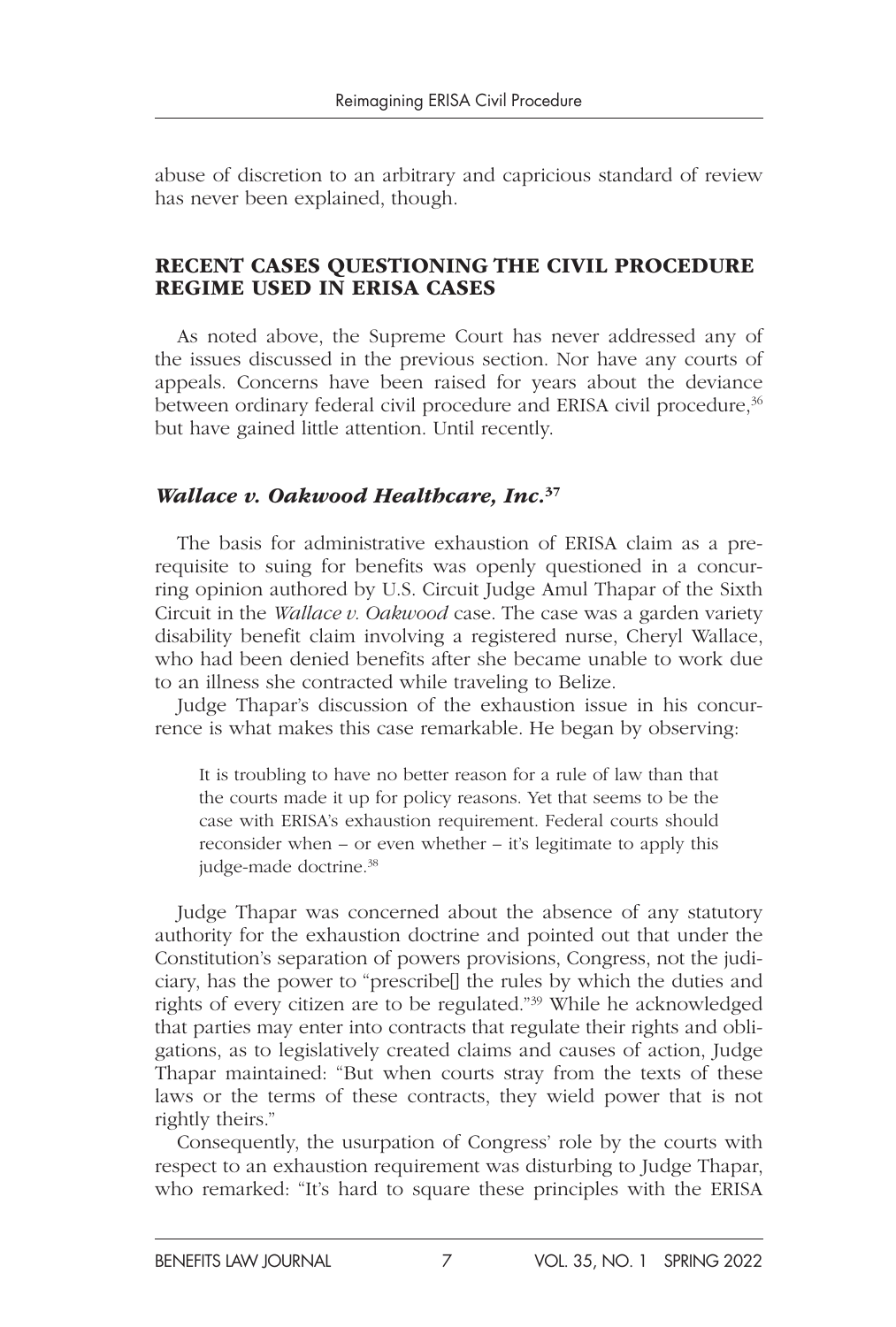exhaustion doctrine. Or at the very least, with the way courts talk about the doctrine."40 The concurrence traced the roots of ERISA's exhaustion doctrine to ERISA Section 503,<sup>41</sup> which promotes a "full and fair review" of benefit denials, but neither that provision, nor any other section of ERISA mandates "administrative exhaustion." Nonetheless such a requirement has been created and uniformly enforced by all federal courts.

One of the seminal exhaustion cases, *Denton v. First National Bank of Waco,* justified an exhaustion requirement as consistent with the authority of courts "(1) to uphold Congress's desire that ERISA trustees be responsible for their actions, not the federal courts; (2) provide a sufficiently clear record of administrative action if litigation should ensue; and (3) assure that any judicial review of fiduciary action (or inaction) is made under the arbitrary and capricious standard, not de novo."42 Judge Thapar deemed such goals commendable but nevertheless extra-statutory and inconsistent with Congress' authorization of the right to file a civil action. He explained, "The statute is the procedural scaffolding, the plan documents the source of substantive rights."43 The concurrence further explained: "ERISA requires *plans* to offer fair and reasonable internal-review procedures for claims they deny. 29 U.S.C. § 1133(2). But the statute nowhere says *claimants* must take advantage of those procedures as a precondition to enforcing their rights in court."44

Judge Thapar thus concluded that the exhaustion requirement was created "in an era of unabashed purposivism," and based on "policy judgments, legislative-history tea-reading, and an unexplained analogy to the Taft-Hartley Labor Management Relations Act."45 However, despite what may have been good intentions, the concurrence expressed the following concern:

It should bother us that such a ubiquitous doctrine, one that has thwarted many an employee's efforts to enforce his benefit rights, rests on such shaky foundations. Maybe there are better arguments waiting to be made. But if there are, they've been waiting a long time.<sup>46</sup>

Judge Thapar's focus on the text of the ERISA statute addressed only one of the many court-created procedures regularly employed in ERISA litigation. Unsurprisingly, his opening salvo has led to more judicial skepticism about what has been settled dogma.

#### In re Caudill<sup>47</sup>

The second domino to fall was the Sixth Circuit's questioning of why jury trials are disallowed in ERISA cases. *In re Caudill* reached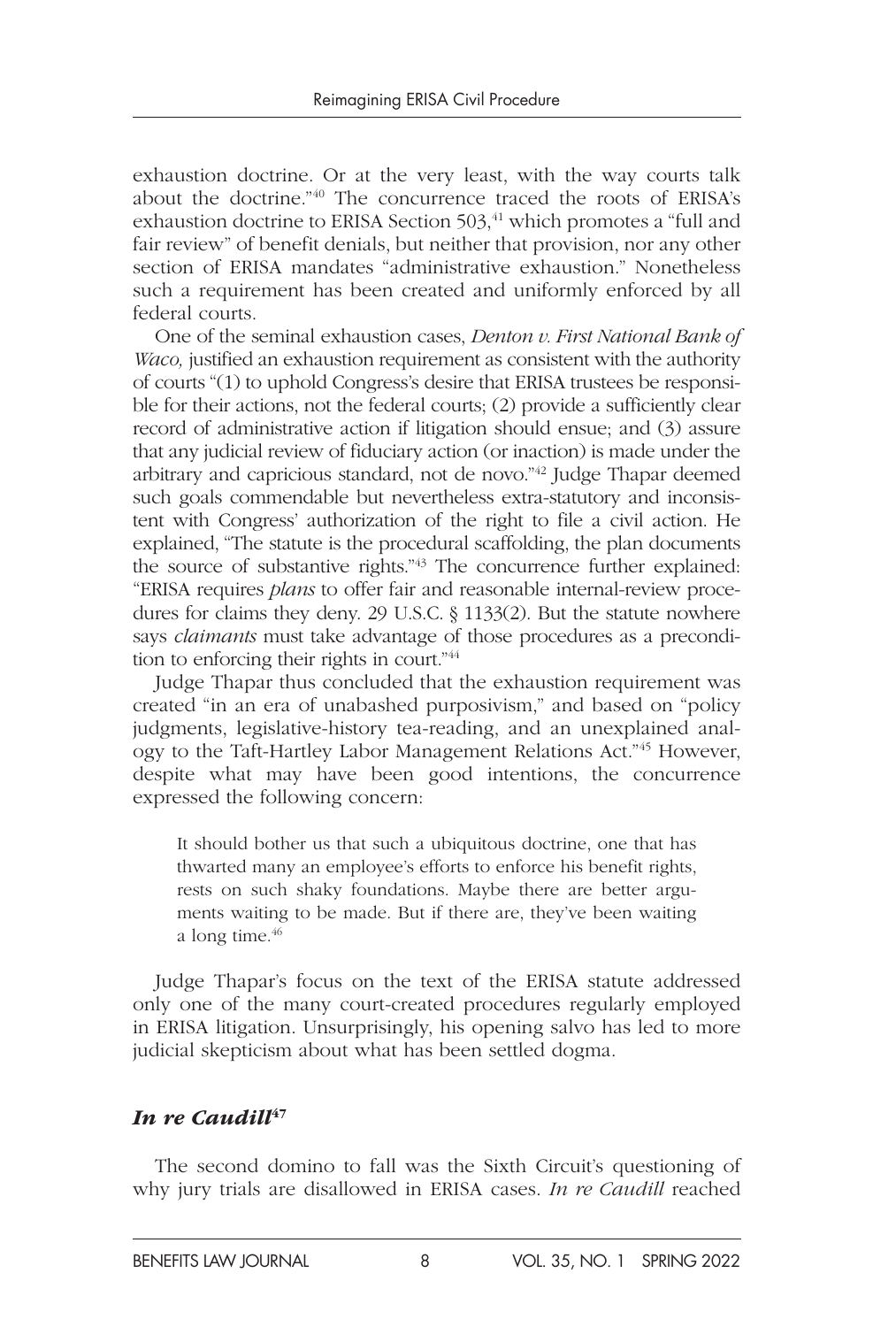the Court of Appeals after a jury trial demand was stricken by a district court within the Sixth Circuit and the plaintiff sought a writ of mandamus to reinstate the jury demand. The writ was denied based on the standards for granting mandamus which require a finding of a "clear and indisputable right to a jury trial in actions for recovery of benefits under § 502."48 However, while the court declined to issue a writ, it also remarked that it was not "definitively resolv[ing] Caudill's claim that he is entitled to a jury trial under ERISA §  $502(a)(1)(B)^{49}$  or the Seventh Amendment."50

A district court case that followed, *Phillips v. Sun Life Assur. Co. of Canada*, 51 has kept open the question of whether jury trials are permitted in ERISA cases. *Phillips* was initially filed in state court and removed by the defendant to federal court, followed by the filing of a motion to dismiss the non-ERISA claims. Rather than responding, the plaintiff filed a new complaint alleging ERISA claims, and also filed a jury demand. The defendant then sought to strike the jury demand. Finding the motion to dismiss was mooted by the filing of an amended complaint, the court deferred a ruling on whether to permit the jury demand.

The plaintiff asserted a right to a jury trial pursuant to the Seventh Amendment because "he is seeking solely money damages, which is a form of legal relief, meaning this is a 'suit at common law' for Seventh Amendment purposes."<sup>52</sup> Sun Life responded by arguing that ERISA claims are equitable and not subject to jury trials. The defendant's argument was based on *Daniel v. Eaton Corp.,*53 which explicitly held that "in actions for recovery of benefits under section 502, there is no right to a jury trial." (internal quotations omitted). However, the claim that ERISA cases are equitable is open to challenge based on rulings that view claims for payment of benefits as contractual in nature. For instance, *Larson v. United Healthcare*  Ins. Co.,<sup>54</sup> the court pronounced:

An ERISA § 502(a)(1)(B) claim is "essentially a contract remedy under the terms of the plan." The Supreme Court has explained that the remedy provided in § 1132(a)(1)(B) is designed "to protect contractually defined benefits," and in keeping with its contract-law foundations, the cause of action offers typical contract forms of relief, including recovery of benefits accrued or otherwise due, declaratory judgments to clarify plan benefits, and injunctions against future denial of benefits. The claim is governed by a federal common law of contract keyed to the policies codified in ERISA.

The Supreme Court ruled more than 30 years ago that claims for breach of contract that seek contractual remedies are subject to trial by jury under the Seventh Amendment.<sup>55</sup> Consistent with that ruling,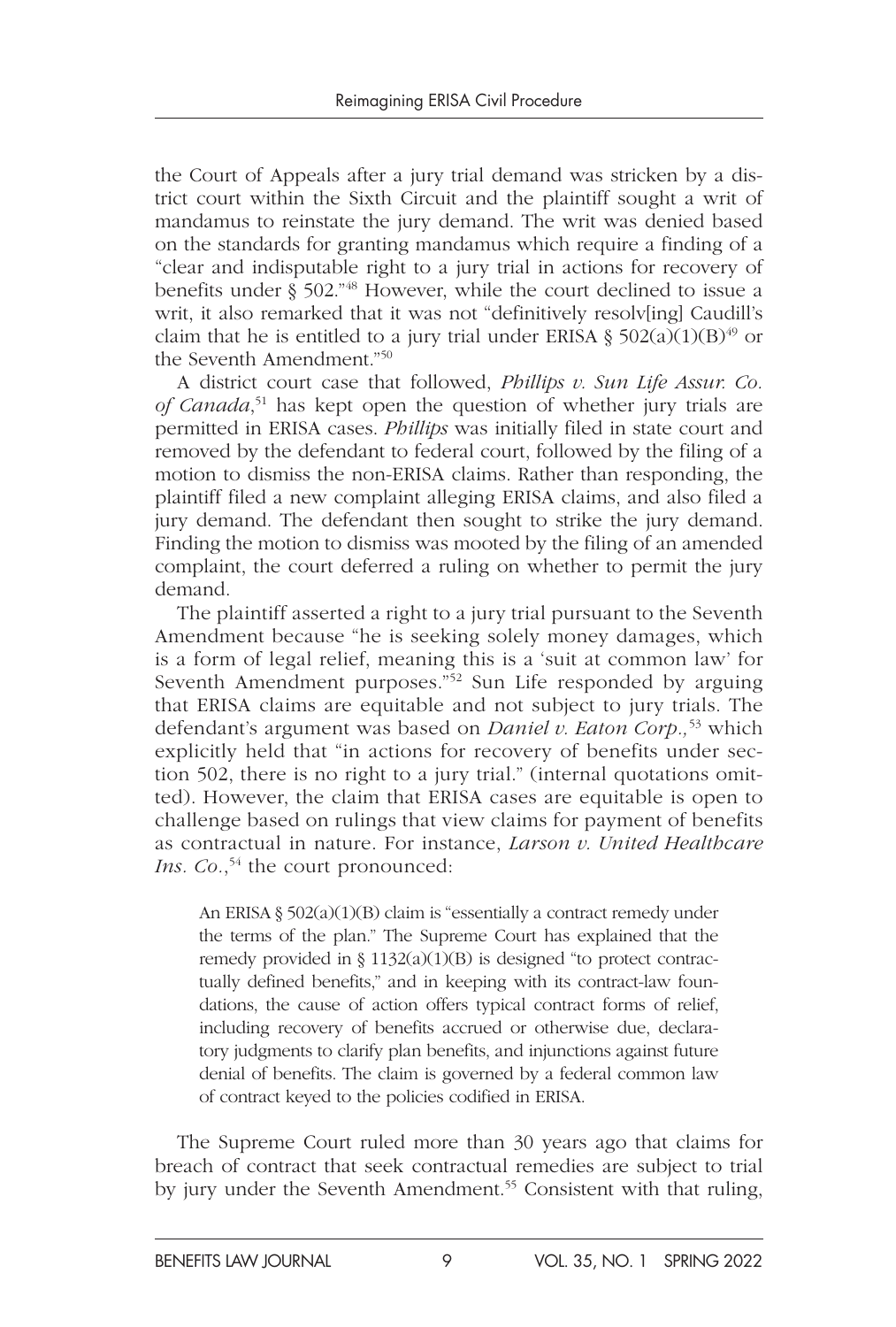and with rulings in other cases deeming ERISA claims contractual, the *Daniel* decision rests on a questionable underpinning.

Indeed, a convincing argument in favor of jury trials in ERISA cases was made by a district court in Michigan only a few years after ERISA was enacted. In *Stamps v. Michigan Teamsters Joint Council No. 43*, 56 the court upheld a jury demand after finding that a benefit claim was no different than a contract action seeking damages.<sup>57</sup> The court distinguished fiduciary breach claims, which it acknowledged were equitable, but pointed out that "[i]f the court construed subsection [ERISA § 502](a)(1)(B) to also create a cause of action for equitable relief, it would be superfluous to subsection  $[502](a)(3)$ ."<sup>58</sup>

Although the right to a trial by jury is not enumerated in ERISA, it is also not excluded; and since the *Terry* decision found a jury trial right under the Labor Management Relations Act, the description in ERISA's statutory history explaining that ERISA litigation should follow that law should compel a similar conclusion permitting jury trials.

#### *Michael J. P. v. Blue Cross and Blue Shield of Texas*<sup>59</sup>

The next eruption in the growing judicial skepticism about the status quo in ERISA litigation came from an unlikely quarter – a recent appointee to the Fifth Circuit Court of Appeals, Judge Andrew Oldham. Although the ruling was issued as non-precedential, Judge Oldham's concurrence in the *Michael J.P.* case, which involved a claim for health benefits, was startling. The concurrence addressed the meaning of the scope of deferential review of an ERISA benefit denial and how the term "substantial evidence" is to be interpreted.

Judge Oldham complained about how the substantial evidence standard in ERISA cases continues to be utilized "even after the Supreme Court told us it lacked a sound justification."60 He pointed out that the manner in which courts were applying substantial evidence in ERISA cases "is notably more deferential than ordinary substantial-evidence review" in cases arising under administrative law and questioned whether that standard as applied is "justifiable."<sup>61</sup>

Judge Oldham complained that the manner in which courts apply the substantial evidence standard to ERISA claims is based on the Labor Management Relations Act ("LMRA") of 1947<sup>62</sup> and examines whether the plan's trustees "have acted arbitrarily, capriciously or in bad faith; that is, is the decision of the Trustees supported by substantial evidence or have they made an erroneous decision on a question of law."63 However, in *Firestone Tire and Rubber Co. v. Bruch*, 64 the Supreme Court rejected the use of the LMRA standard as Judge Oldham explained: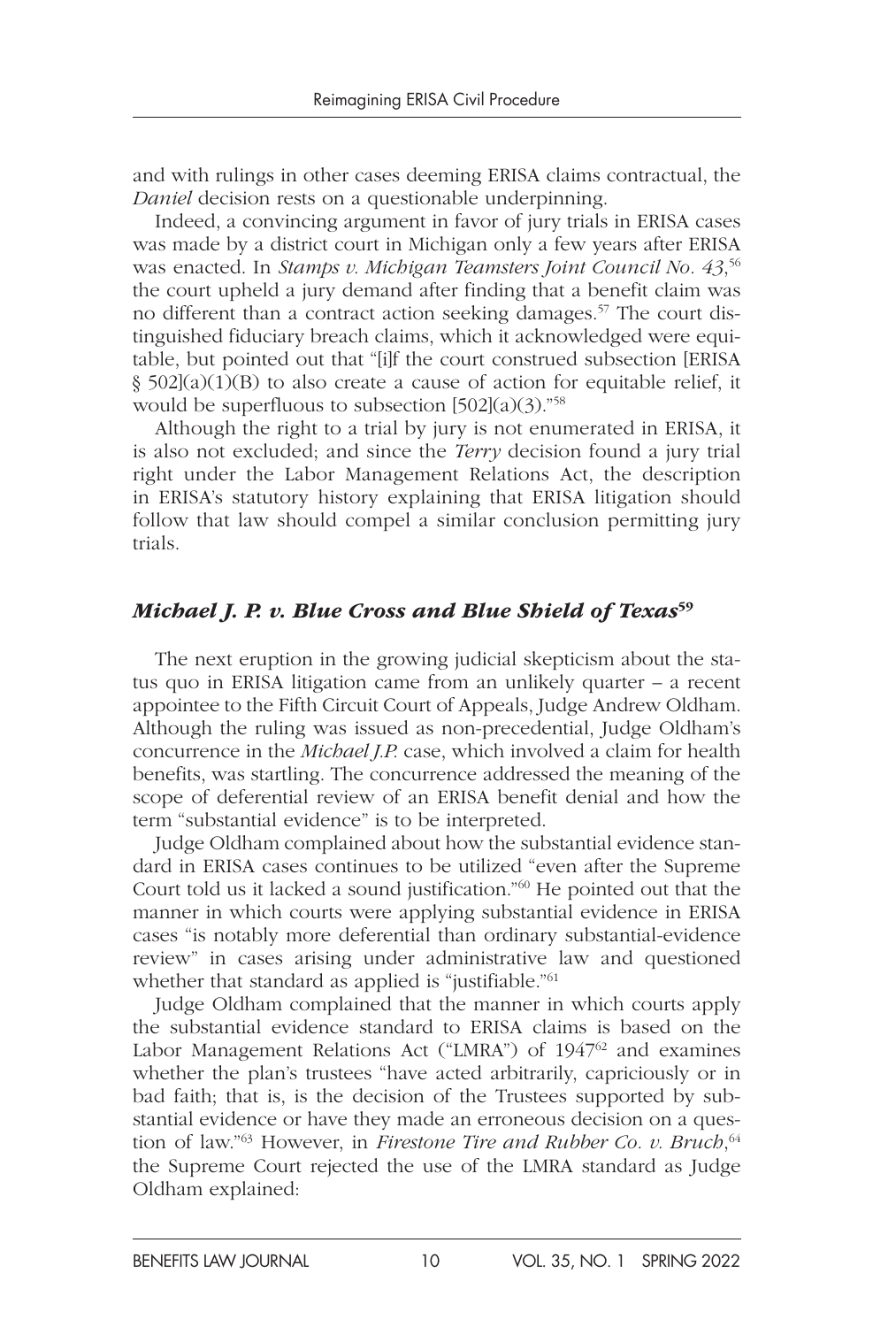Unlike the LMRA, ERISA explicitly authorizes suits against fiduciaries and plan administrators to remedy statutory violations, including breaches of fiduciary duty and lack of compliance with benefit plans. Thus, the *raison d'être* for the LMRA arbitrary and capricious standard – the need for a jurisdictional basis in suits against trustees – is not present in ERISA. Without this jurisdictional analogy, LMRA principles offer no support for the adoption of the arbitrary and capricious standard insofar as  $\S 1132(a)(1)(B)$ is concerned $65$ 

According to the concurrence, *Firestone's* recognition that a deviation from the default de novo standard of review would occur only where plans grant discretionary authority to render claim determinations meant that in such instances, plan decisions would be reviewed for "abuse of discretion."66

According to Judge Oldham, although some courts used the phrase "abuse of discretion" following *Firestone,* it later became an entirely different review standard – "arbitrary and capricious." Judge Oldham gave an example from another ruling, which recited: "When reviewing for arbitrary and capricious actions resulting in an abuse of discretion, we affirm an administrator's decision if it is supported by substantial evidence."67 But what especially troubled Judge Oldham was that he deemed that formulation obsolete after *Firestone,* which caused him to remark:

It's not just how we got here that's strange. Equally odd is the way we apply substantial-evidence review in ERISA cases. Our ERISA cases purport to review a plan administrator's decision for "substantial evidence." But ERISA's 'substantial evidence' is radically different from 'substantial evidence' elsewhere in law."68

The concurrence then turned to the seminal case defining the meaning of "substantial evidence" – *Universal Camera Corp. v. NLRB,*<sup>69</sup> which eschewed a view that a decision should be upheld so long as there is some evidence in the record supporting the conclusion reached. *Universal Camera* chose instead to apply a more "holistic" meaning to the term "substantial evidence," requiring a court to "give serious consideration to 'the record as a whole,' 'taking into account contradictory evidence or evidence from which conflicting inferences could be drawn.'"70

Judge Oldham was disturbed that instead of following *Universal Camera*, courts:

often decline to engage in a holistic review of the evidence, because we can readily find that there is *some* – "more than a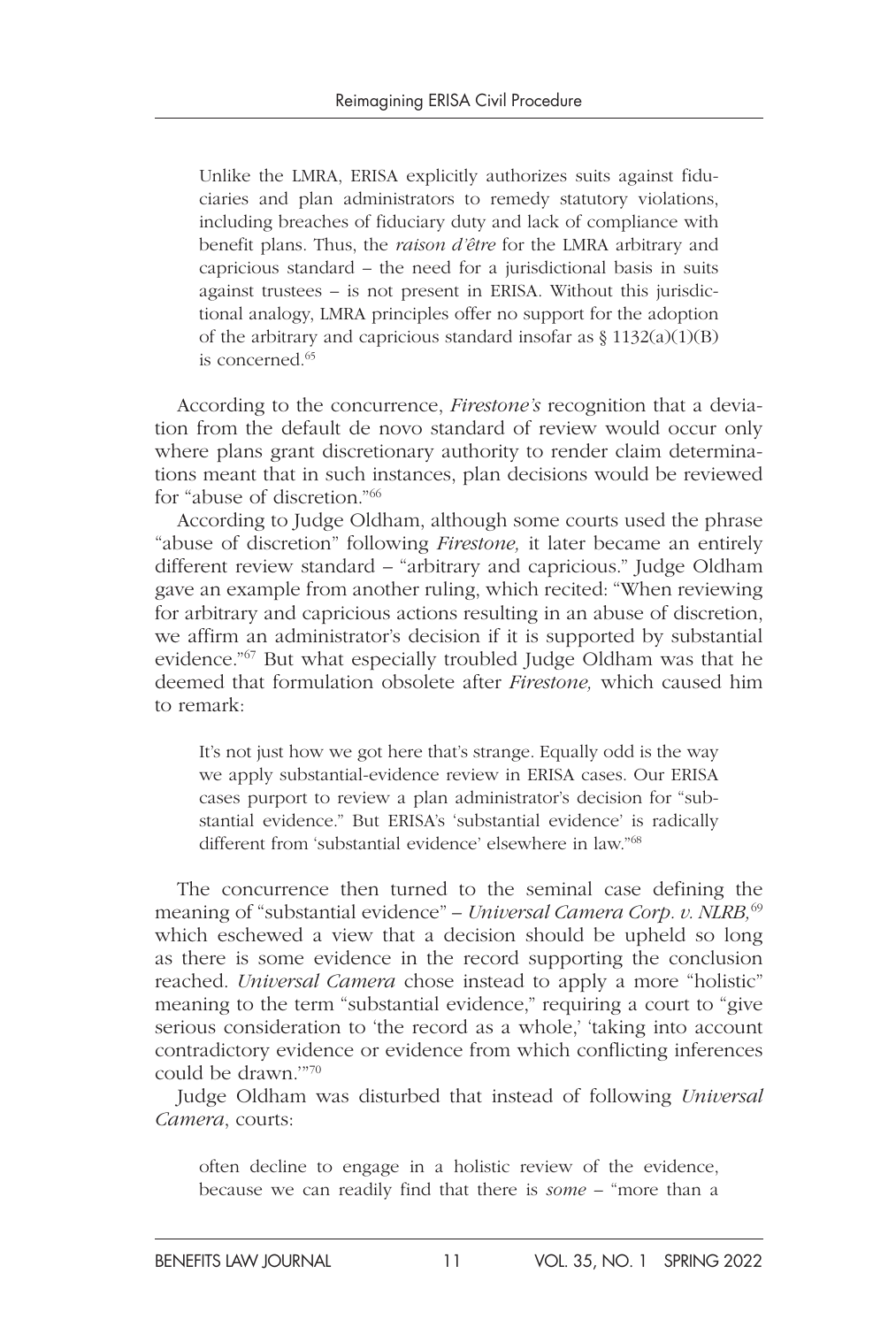scintilla" even if "less than a preponderance," *ibid. –* evidence that supports the administrator's decision. And once we conclude that the evidence meets this low "substantial evidence" threshold we need not consider how substantial the plaintiff's evidence is, because it doesn't matter – the administrator has carried their burden.71

The concurrence attributed the approach taken by the courts as being motivated by a desire by judges to avoid "particularly complex or technical" inquiries into the reasonableness of plan administrator decisions. However, he bemoaned the fact that the result is that:

In practice, any plan administrator in any case will point to some quantum of evidence which arguably puts their decision on at least the "low end" of a reasonableness spectrum. So in almost every case, we quickly approve the administrator's decision as supported by substantial evidence, without "taking into account contradictory evidence or evidence from which conflicting inferences could be drawn<sup>"72</sup>

The consequence of applying such a minimal level of review is, according to Judge Oldham, that it is "particularly difficult for ERISA beneficiaries to vindicate their rights under the cause of action created by Congress" and that the current regime has "no apparent support in law, logic, or history."73

Judge Oldham's concurrence echoes the majority opinion in *Metro.*  Life Ins. Co. v. Glenn,<sup>74</sup> which addressed plan administrators' conflicts of interest and also cited *Universal Camera* as a roadmap for how courts should review benefit denials "by taking account of several different, often case-specific, factors, reaching a result by weighing all together."75 Indeed, *Universal Camera* explicitly recited:

[C]ourts must now assume more responsibility for the reasonableness and fairness of Labor Board decisions than some courts have shown in the past. Reviewing courts must be influenced by a feeling that they are not to abdicate the conventional judicial function. Congress has imposed on them responsibility for assuring that the Board keeps within reasonable grounds. That responsibility is not less real because it is limited to enforcing the requirement that evidence appear substantial when viewed, on the record as a whole, by courts invested with the authority and enjoying the prestige of the Courts of Appeals. The Board's findings are entitled to respect; but they must nonetheless be set aside when the record before a Court of Appeals clearly precludes the Board's decision from being justified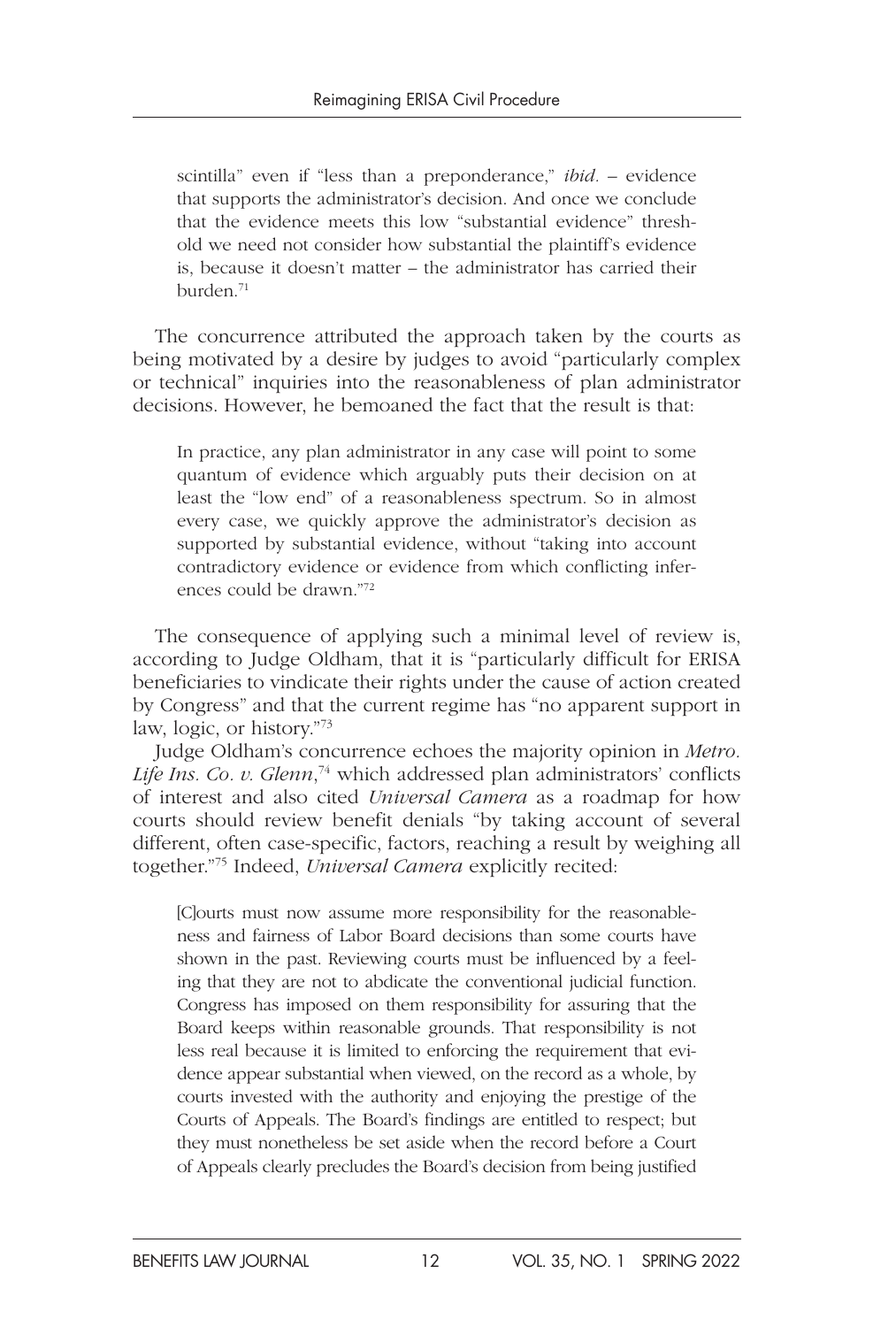by a fair estimate of the worth of the testimony of witnesses or its informed judgment on matters within its special competence or both.

Judge Oldham's concurring opinion suggests a need for courts to re-examine their approach to adjudicating ERISA cases, keeping in mind the law's stated purpose is to protect claimants' rights to receive promised benefits.

#### *Card v. Principal Life Ins. Co*. 76

Returning to the hotbed of reexamination of ERISA litigation, the Sixth Circuit recently issued another major decision – Judge Eric Murphy's concurrence in *Card v. Principal Life.* Judge Murphy openly questioned whether courts have the authority to "remand" ERISA cases. *Card* involved a dispute over disability benefits. Although the plaintiff was unsuccessful in the district court, the Sixth Circuit remanded the case for a redetermination. Following the remand, which went directly to the insurance company that denied the benefit claim, the plaintiff sought the district court's intercession. However, the district court refused to intervene, believing it had no jurisdiction to do so. The plaintiff appealed; and on the second round of litigation, the Sixth Circuit admitted its initial remand order was unclear and explained the district court retained jurisdiction to supervise the remand.

Although the majority opinion resolved the procedural issue at the heart of the appeal, Judge Murphy wrote a concurrence that raised two questions:

Why do courts have *any* power to "remand" a pending federal lawsuit to one of the private litigants? That strikes me as quite an unusual thing. Why shouldn't the district courts instead oversee any additional litigation compelled by an arbitrary-and-capricious finding using the normal rules of civil procedure?<sup>77</sup>

While the power to "remand" ERISA claims has been assumed, the statute is silent on the issue and the Supreme Court has never addressed it. Nor could Judge Murphy find any other area of civil litigation involving private parties where courts remand the case to one of the litigants.

Like Judge Thapar in *Wallace,* Judge Murphy concluded that the power to remand "seem[s] to rest on paper-thin reasoning" and that courts have "largely assumed its existence without addressing the subject in detail."78 The concurring opinion concluded as follows: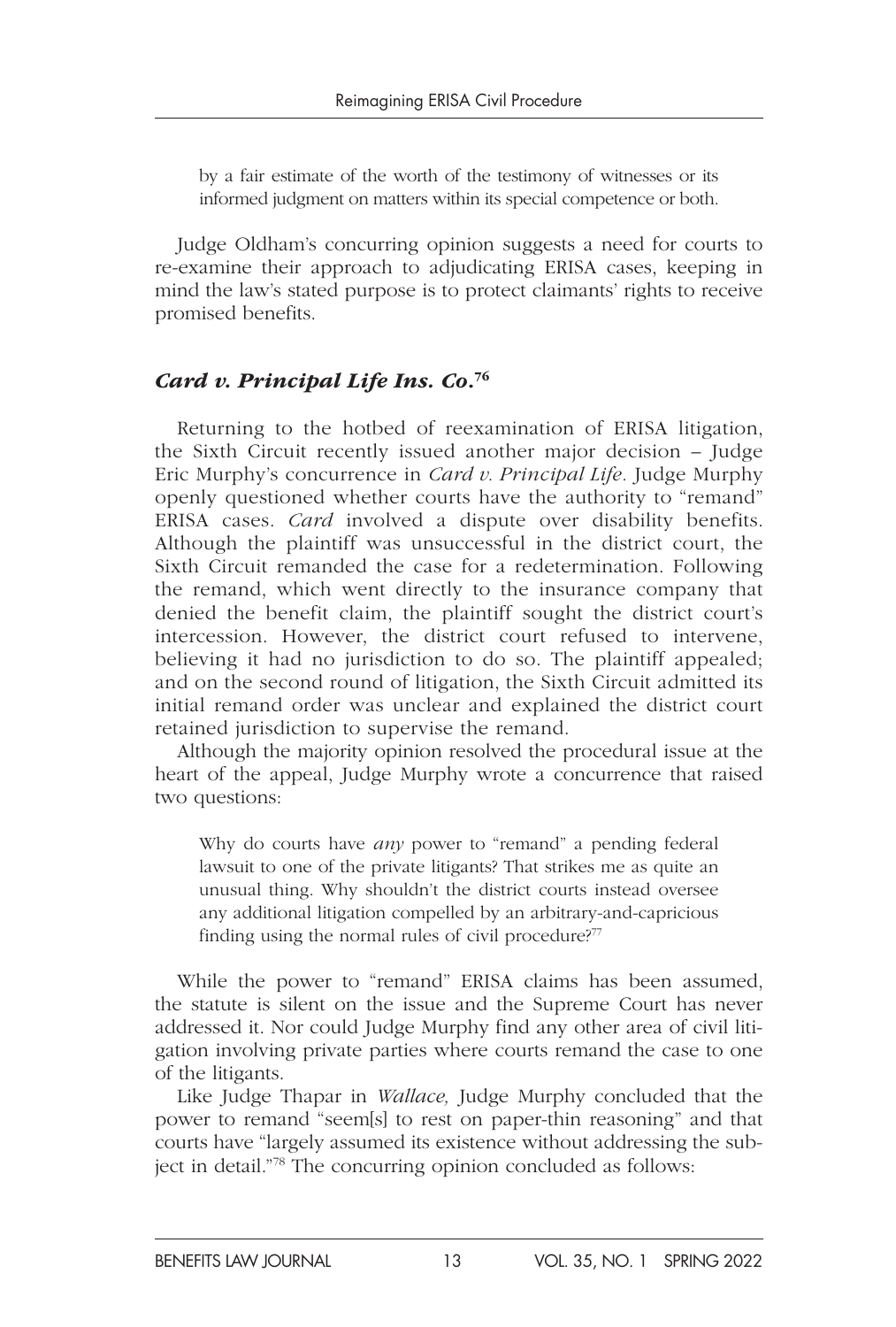In short, I tend to think that the existing caselaw has not adequately justified what seems to me to be a strange procedure – remanding a case to a private litigant for further proceedings rather than completing those proceedings in the court. And if plan administrators ultimately cannot ground this procedure in ERISA's text as interpreted against its historical context, I find it difficult to believe that the Supreme Court would sanction it. Because it is well established in this circuit, though, I concur in the majority opinion explaining how it should be implemented.79

Judge Murphy's concurring opinion has now fully opened the debate on how to reform ERISA litigation.

#### THE FUTURE

The cases discussed above have raised serious concerns about the way in which litigation over benefits governed by ERISA is to be conducted. Courts have simply made up procedures over the years without any thought as to the legitimacy of those doctrines and their consistency with the ERISA statute, Supreme Court precedent, and the Federal Rules of Civil Procedure. It is possible that voices such as those of Judges Thapar, Oldham, and Murphy will simply turn out to be cries in the wilderness.

However, it is far more likely that their complaints will be heard and will ultimately lead to a reassessment of ERISA litigation by the Supreme Court. It is intolerable that a law intended by Congress for the protection of plan participants and their beneficiaries<sup>80</sup> has been transformed into a mechanism that protects ill-founded claim denials from meaningful challenge. Nor is it right that the current state of ERISA litigation perpetuates a regime that offers less protection to claimants than they had before the passage of the ERISA law, despite *Firestone's* concern that such a result would be contrary to Congress' intent.81 It is thus high time for litigants and the Supreme Court to reimagine ERISA litigation and restore it to its intended purpose.

#### **NOTES**

- 1. 29 U.S.C. § 1132(a).
- 2. *See Krolnik v. Prudential Ins. Co.*,570 F.3d 841 (7th Cir. 2009).
- 3. *Firestone Tire & Rubber Co. v. Bruch,* 489 U.S. 101 (1989).
- 4. Fed. R. Civ. P. 2.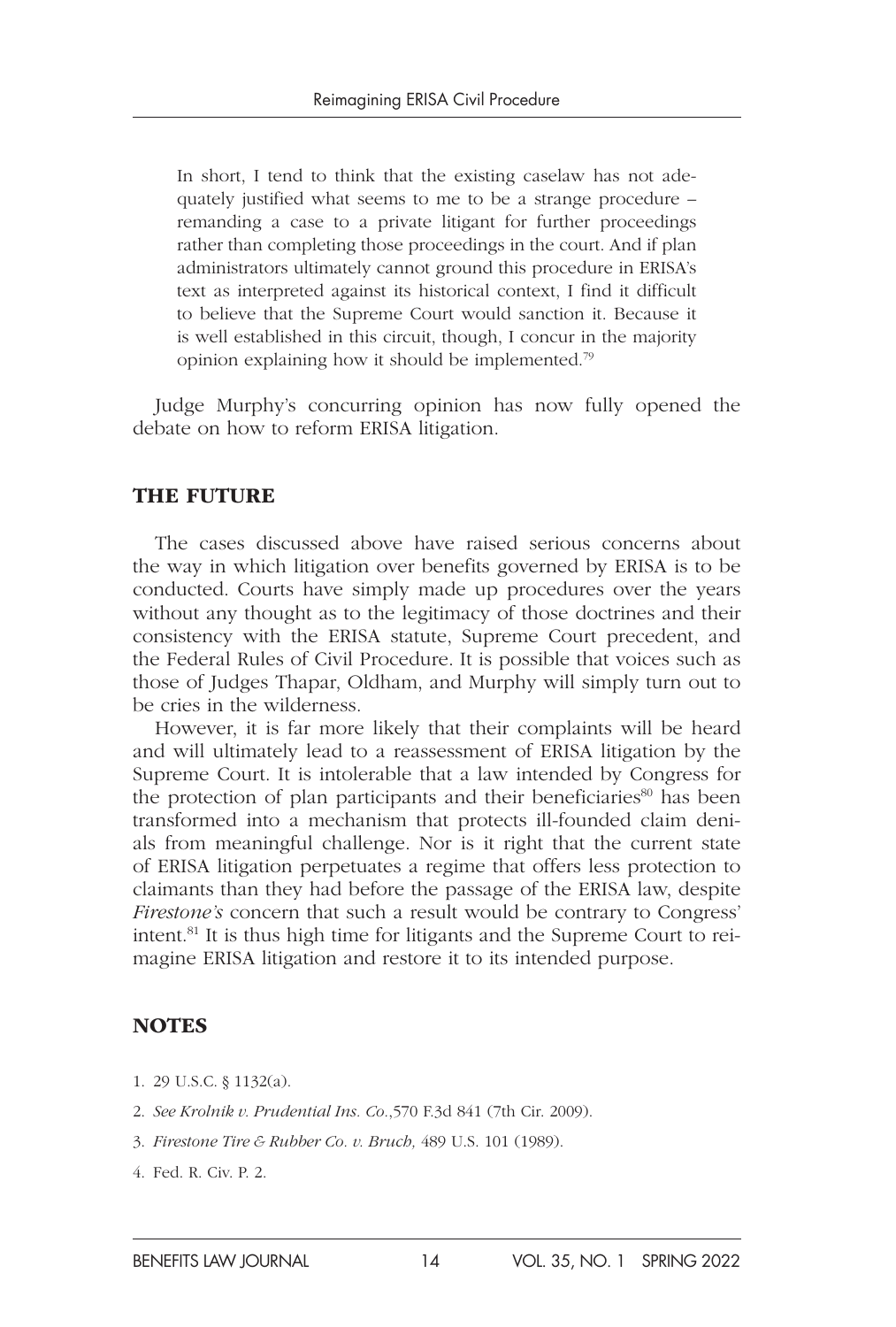5. Fed. R. Civ. P. 1. Rule 81 excludes prize proceedings in admiralty, bankruptcy (to the extent proceedings are covered by the Federal Rules of Bankruptcy Procedure), proceedings for admission to citizenship, and certain other enumerated laws that encompass their own procedures. Fed. R. Civ. P. 81.

- 6. H.R. Rep. No. 93-1280, at 5107 (1974) (Conf. Rep.).
- 7. 494 U.S. 558 (1990).
- 8. 386 U.S. 361, 368 (1967).
- 9. 12 U.S.C. §§1828(c)(7)(A), (B) (2012).
- 10. 425 U.S. 840 (1976).
- 11. 42 U.S.C. § 2000e-16(c) (2012).
- 12. 42 U.S.C. § 2000e-16(c) (2012).
- 13. *Chandler*, 425 U.S. at 861.

14. *Id.* at 862 n.37 (citing *United States v. Carlo Bianchi & Co*., 373 U.S. 709, 715 (1963), 5 U.S.C. § 706 (governing the Administrative Procedure Act), 12 U.S.C. § 1848 (governing certain orders of the Board of Governors of the Federal Reserve System), 15 U.S.C. § 21(c) (covering certain orders of the Interstate Commerce Commission, the Federal Communications Commission, the Civil Aeronautics Board, the Federal Reserve Board, and the Federal Trade Commission), and 21 U.S.C. § 371(f)(3) (governing certain orders of the Secretary of Health, Education, and Welfare)).

- 15. 566 U.S. 431, 132 S.Ct. 1690 (2012).
- 16. 35 U.S.C. § 145.
- 17. 132 S.Ct. at 1696.
- 18. 29 U.S.C. § 1002(16)(A).
- 19. 29 U.S.C. § 1133.
- 20. 618 F.2d 559 (9th Cir. 1980).
- 21. 908 F.2d 963 (6th Cir. 1990).
- 22. *Id.* at 967.
- 23. *Id.* at 966.
- 24. 195 F.3d 975 (7th Cir. 1999).
- 25. *Id.* at 981-982.
- 26. *Krolnik, supra.* 570 F.3d at 843.

27. *See, e.g., Jewell v. Life Insurance Co. of North America*, 508 F.3d 1303 (10th Cir. 2007), and *Orndorf v. Paul Revere Life Insurance Co.,* 404 F.3d 510 (1st Cir. 2005).

- 28. 42 U.S.C. § 405(g).
- 29. 318 U.S. 80, 95 (1943).
- 30. 5 U.S.C. §§500-96.

31. *See, e.g*., *Stevens v. Santander Holdings USA, Inc.*,799 F.3d 290 (3d Cir. 2015); *Dickens v. Aetna Life Ins. Co.,* 677 F.3d 228 (4th Cir. 2012); *Young v. Prudential Ins. Co. of Am.,* 671 F.3d 1213 (11th Cir. 2012); *Gerhardt v. Liberty Life Assurance Co. of*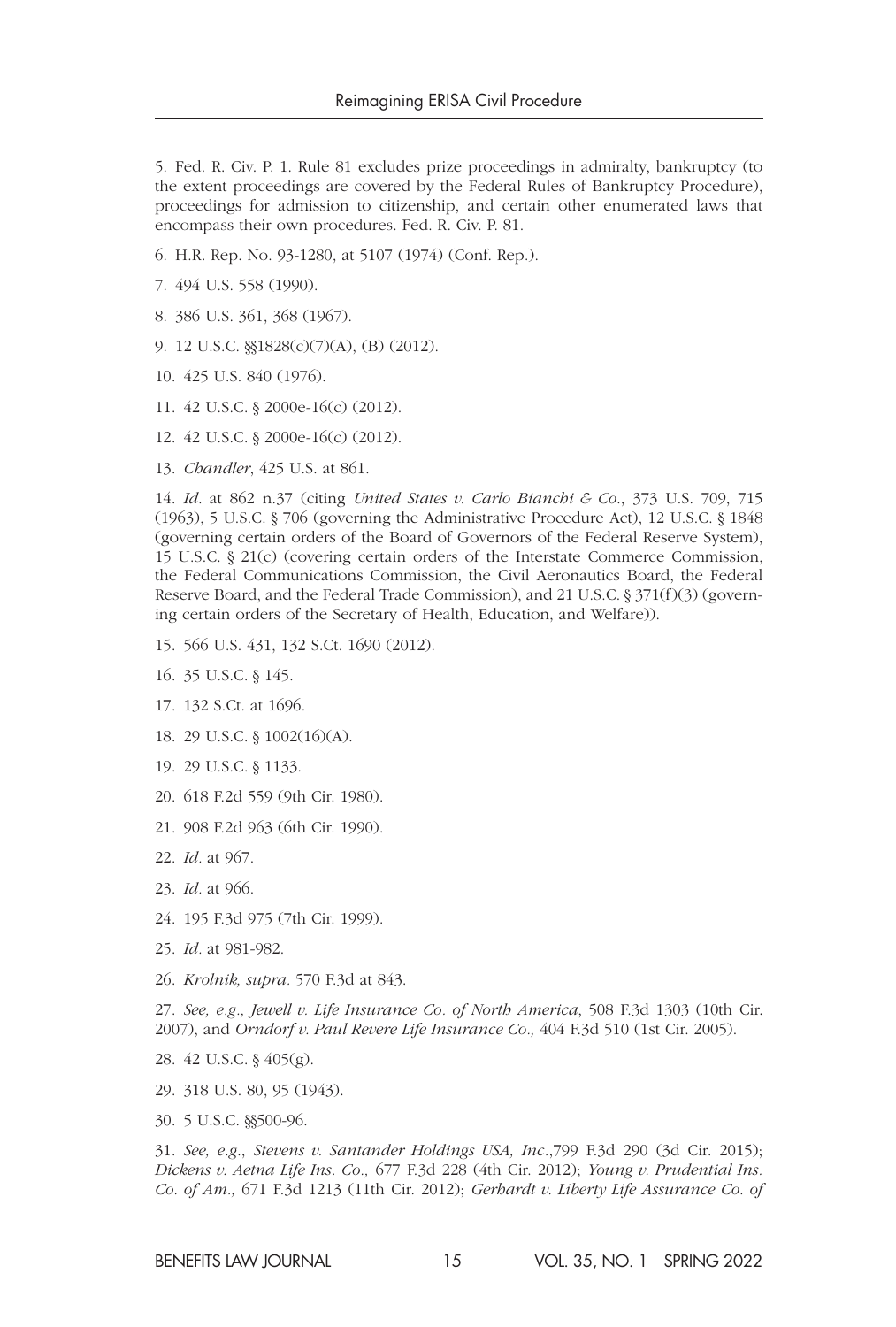*Boston,* 574 F.3d 505 (8th Cir. 2009); *Graham v. Hartford Life & Accident Ins. Co.,* 501 F.3d 1153 (10th Cir. 2007); *Bowers v. Sheet Metal Workers' Nat'l Pension Fund,* 365 F.3d 535 (6th Cir. 2004).

32. 489 U.S. at 115.

33. *Pokratz v. Jones Dairy Farm*, 771 F.2d 206, 209 (7th Cir. 1985).

34. *Holmstrom v. Metro. Life Ins. Co.*, 615 F.3d 758, 780 n.5 (7th Cir. 2010).

35. *Id.*

36. DeBofsky, "The Paradox of the Misuse of Administrative Law in ERISA Cases," 37 J. Marshall L. Rev. 727 (2004); DeBofsky, "A Critical Appraisal of the Current State of ERISA Civil Procedure – An Examination of How Courts Treat "Civil Actions" Brought Under the Employee Retirement Income Security Act," 18 Empl. Rts. & Employ. Pol'y J. 203 (2014).

37. 954 F.3d 879 (6th Cir. 2020).

38. 954 F.3d at 900.

39. Citing The Federalist No. 78, at 523 (Alexander Hamilton) (J. Cooke ed., 1961).

40. 954 F.3d at 900.

41. 29 U.S.C. § 1133

42. *Denton v. First Natl. Bank of Waco*, 765 F.2d 1295, 1300 (5th Cir. 1985); *see, also, Amato v. Bernard*, 618 F.2d 559, 568 (9th Cir. 1980).

43. 954 F.3d at 900.

44. *Id*. at 901.

45. *Id.*

46. *Id.*

47. No. 20-3834, 2020 U.S. App. LEXIS 34464, 2020 WL 6748203 (6th Cir. Oct. 30, 2020) (unsigned order).

48. *Id.* at \*2.

49. 29 U.S.C. § 1132(a)(1)(B).

50. *Id*. at \*3.

51. 2021 U.S. Dist. LEXIS 168649, 2021 WL 4066807 (S.D. Ohio September 7, 2021).

52. 2021 U.S. Dist. LEXIS 16849 \*5.

53. 839 F.3d 263, 268 (6th Cir. 1988).

54. 723 F.3d 905, 911 (7th Cir. 2013).

55. *Chauffeurs, Teamsters & Helpers, Local No. 391 v. Terry,* 494 U.S. 558, 564-65 (1990).

56. 431 F. Supp. 745 (E.D. Mich. 1977).

57. *Id.* at 746.

58. *Id.* at 457.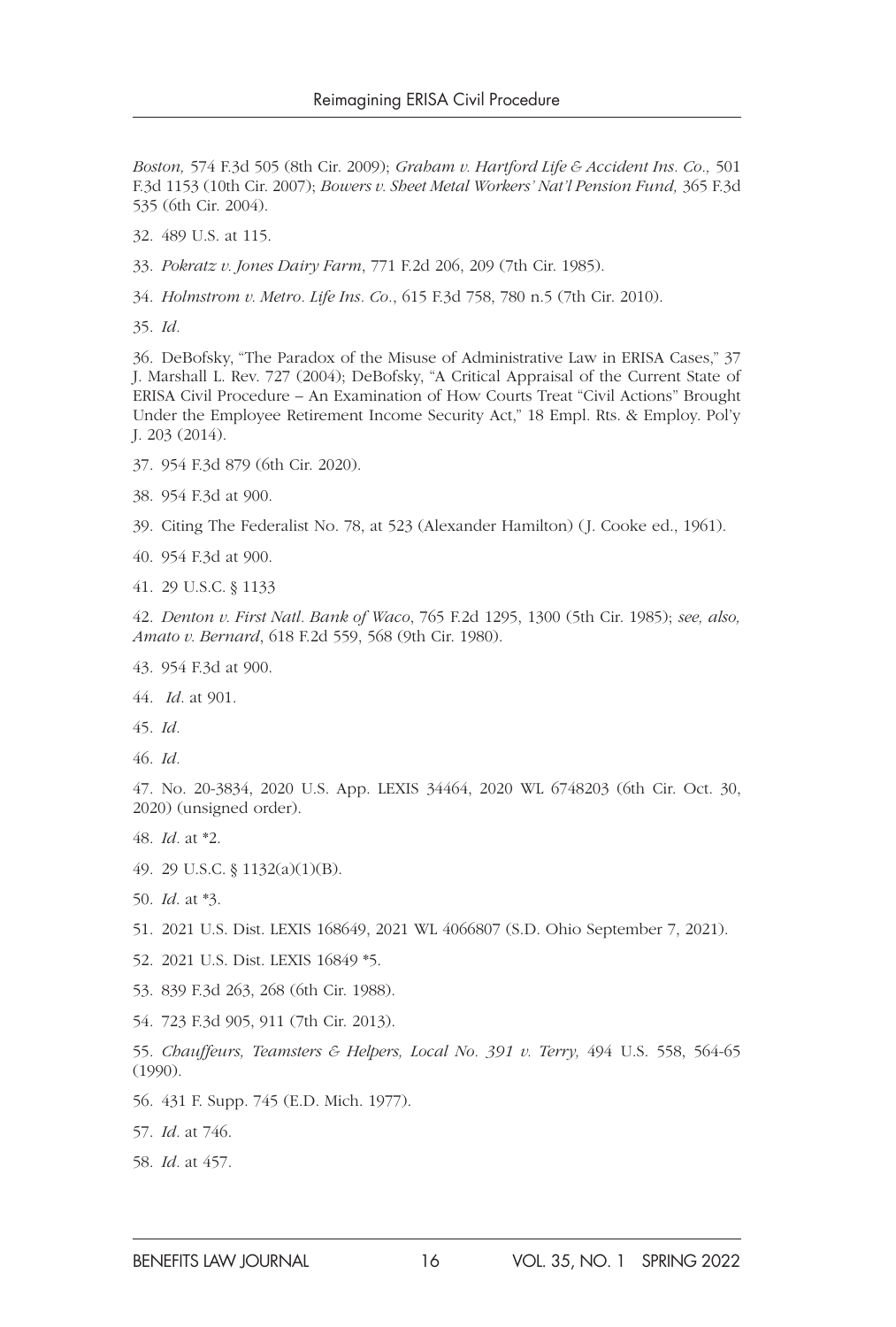59. 2021 U.S. App. LEXIS 28704, 2021 WL 4314316 (5th Cir. September 22, 2021) (non-precedential).

60. 2021 U.S.App.LEXIS 28704 \*21.

61. *Id.*

62. 29 U.S.C. § 186(c).

63. *Danti v. Lewis*, 312 F.2d 345, 348, 114 U.S. App. D.C. 105 (D.C. Cir. 1962); *see, also, Giler v. Bd. of Trustees of Sheet Metal Workers Pension Plan of S. Cal.*, 509 F.2d 848, 849 (9th Cir. 1974); *Brune v. Morse*, 475 F.2d 858, 860 n.2 (8th Cir. 1973); *Miniard v. Lewis*, 387 F.2d 864, 865, 128 U.S. App. D.C. 299 (D.C. Cir. 1967); *Kosty v. Lewis*, 319 F.2d 744, 747, 115 U.S. App. D.C. 343 (D.C. Cir. 1963).

64. 489 U.S. 101, 109 S. Ct. 948, 103 L. Ed. 2d 80 (1989).

65. *Firestone*, 489 U.S. 953-54 (citations omitted).

66. *Id.* at 957; *see, also,* Kathryn J. Kennedy, Judicial Standard of Review in ERISA Benefit Claim Cases, 50 Am. U.L. Rev. 1083, 1096-1107 (2001) (discussing the various standards of review applied to ERISA claims).

67. *Meditrust Fin. Servs. Corp. v. Sterling Chemicals, Inc.*, 168 F.3d 211, 215 (5th Cir. 1999).

68. 2021 U.S. App. LEXIS 28704 \*24.

69. 340 U.S. 474, 71 S. Ct. 456, 95 L. Ed. 456 (1951).

70. Citing *Universal Camera* at 487, 490; *accord Dish Network Corp. v. NLRB*, 953 F.3d 370, 377-78 (5th Cir. 2020).

71. 2021 U.S.App.LEXIS 28704 \*26.

72. Citing *Universal Camera*, 340 U.S. at 487.

73. 2021 U.S. App. LEXIS 28704 \*27.

- 74. 554 U.S. 105 (2008).
- 75. 554 U.S. at 117.

76. 2021 U.S. App. LEXIS 32599, 2021 WL 5074692 (6th Cir. November 2, 2021).

77. 2021 U.S. App. LEXIS 32599 \*13.

78. *Id.* at \*16.

- 79. *Id.*
- 80. 29 U.S.C. § 1001(b).
- 81. 489 U.S. at 114.